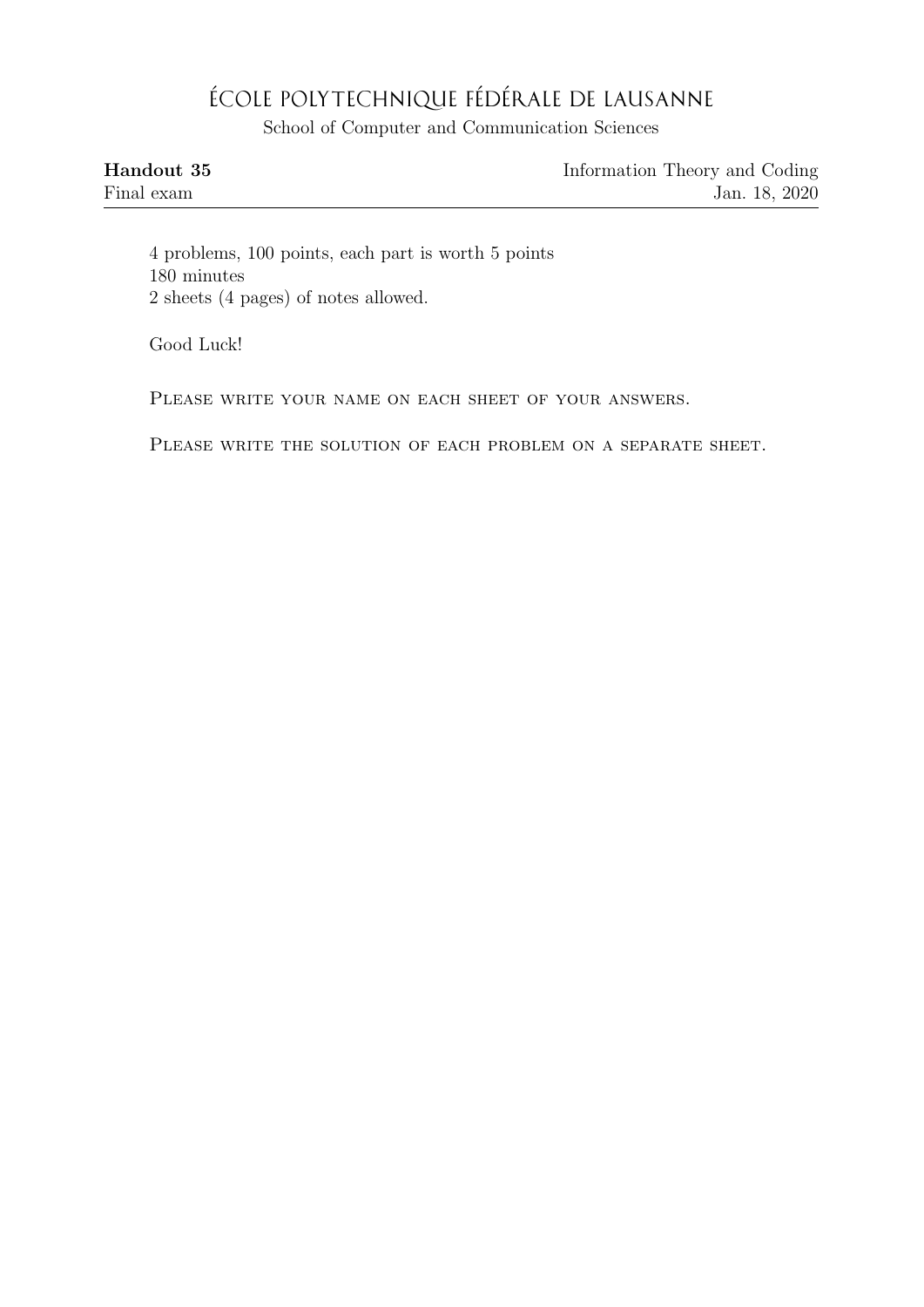PROBLEM 1. (20 points) Suppose  $X_1, ..., X_n$  are discrete random variables. For a subset S of  $\{1, \ldots, n\}$  define  $X_{\mathcal{S}} = \{X_i : i \in \mathcal{S}\}\$ . For  $k = 1, \ldots, n$ , define

$$
H_k = \frac{1}{\binom{n}{k}} \sum_{\mathcal{S}: |\mathcal{S}| = k} H(X_{\mathcal{S}}),
$$

as the average entropy of all possible k-tuples of random variables  $X_i$ 's, e.g.,  $H_1 = \frac{H(X_1) + \dots + H(X_n)}{n}$  $\frac{m+H(\Lambda_n)}{n},$  $H_n = H(X_1, ..., X_n)$ . We define  $H_0 = 0$ .

a) Show that for any three random variables  $A, B, C$ ,

$$
H(AB) + H(BC) \ge H(B) + H(ABC).
$$

b) Show that for any subsets S and T of  $\{1, \ldots, n\}$ ,

$$
H(X_{\mathcal{S}}) + H(X_{\mathcal{T}}) \ge H(X_{\mathcal{S} \cup \mathcal{T}}) + H(X_{\mathcal{S} \cap \mathcal{T}}).
$$

[Hint: use (a) with a suitable choice of  $A, B, C$ .]

- c) Show that  $H_k H_{k-1} \geq H_{k+1} H_k$ . [Hint: The left-hand side is the average of  $H(X_{i_{k+1}} | X_{i_2}, \ldots, X_{i_k})$  over all permutations  $(i_1, \ldots, i_n)$  of  $(1, \ldots, n)$ . Write the right-hand side as a similar average and compare each term.]
- d) Show that

$$
\frac{H_{k+1}}{k+1} \le \frac{H_k}{k}.
$$

[Hint:  $H_k = \sum_{i=1}^k (H_i - H_{i-1}).$ ]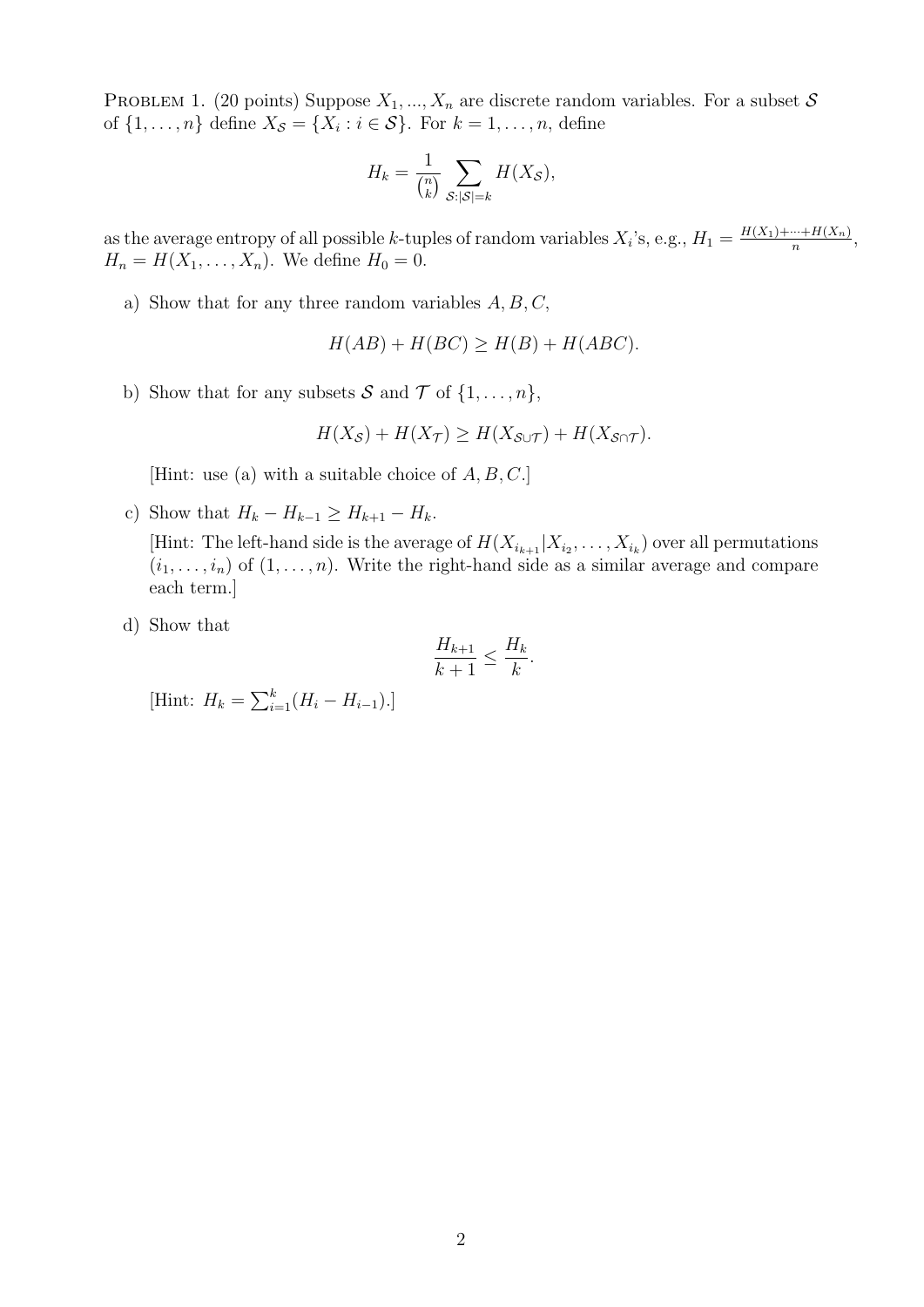PROBLEM 2. (25 points) Let W be a random variable with  $P(W = 0) = P(W = 1)$  $P(W = 2) = 1/3$ . The random process  $Z_1, Z_2, \ldots$  is defined conditioned on W as follows:

- if  $W = 0$  or  $W = 1$  then  $Z_i = W$  for all i,
- if  $W = 2$ , then  $Z_i$ 's are i.i.d. with  $Pr(Z_i = 1 | W = 2) = Pr(Z_i = 0 | W = 2) = 1/2$ .

Observe that  $Z_1, Z_2, \ldots$  is a stationary process (since for any k the statistics of  $Z_k, Z_{k+1}, \ldots$ are the same as the process  $Z_1, Z_2, \ldots$ ).

a) Find the entropy rate  $H_Z := \lim_{n\to\infty} H(Z_1^n)/n$ . [Hint: Consider  $H(Z_1^n, W)$  and  $H(Z_1^n|W).$ 

Suppose we have a binary-input binary-output communication channel, whose input  $x_1, x_2, \ldots$ , and output  $Y_1, Y_2, \ldots$  are related via  $Y_i = x_i + Z_i \mod 2$ .

b) Define  $C_n = \max_{p_{X^n}} I(X^n; Y^n)/n$ . Show that

$$
C_n = 1 - H(Z_1^n)/n.
$$

What is the  $p_{X^n}$  that achieves this equality?

c) What is  $C = \lim_{n \to \infty} C_n$ ?

Suppose that we attempt to send one bit of information over this channel by designing a block code of blocklength n.

- d) Show that the error probability of any code is at least 1/6.
- e) What is the capacity of this channel?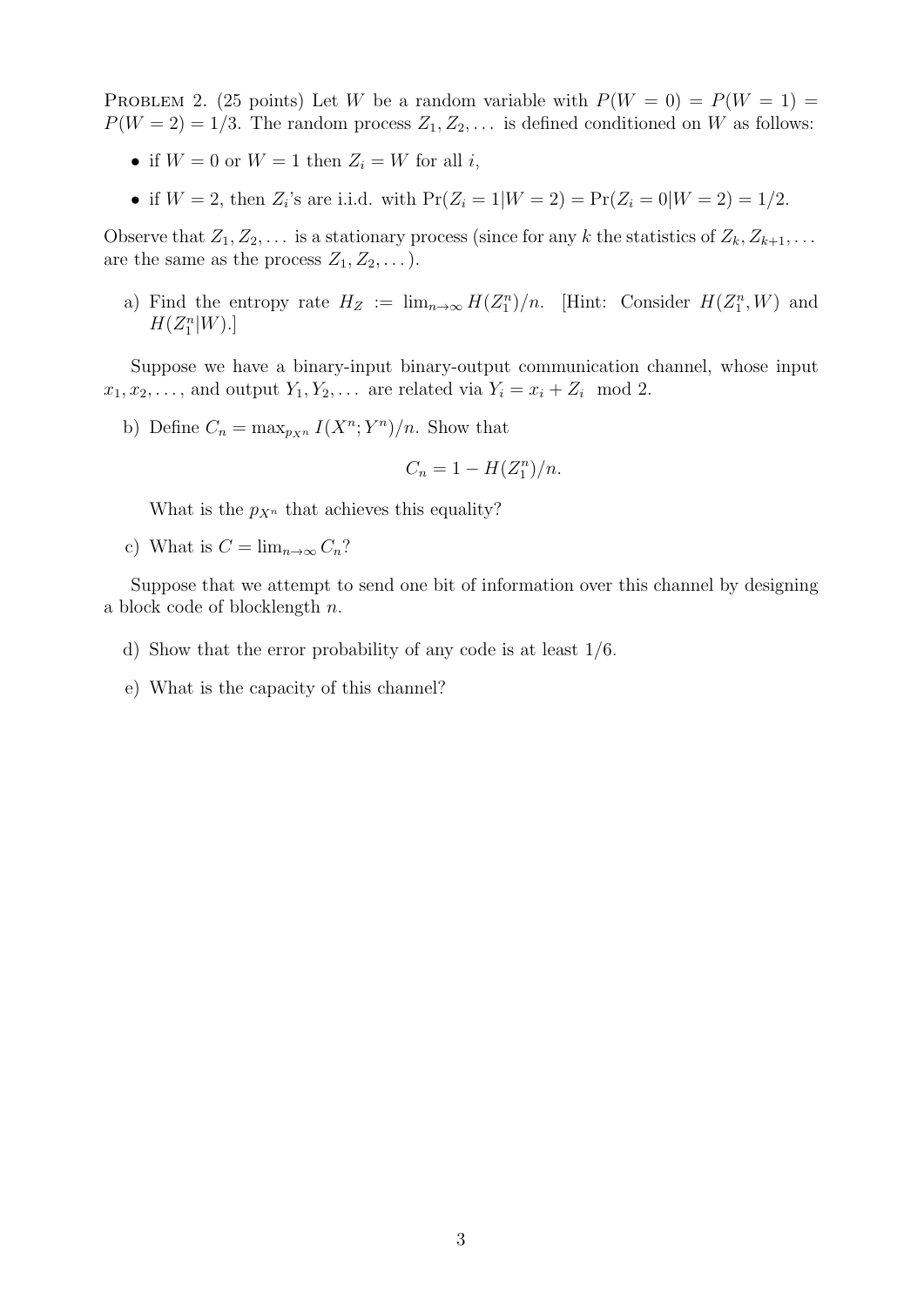PROBLEM 3. (30 points) A binary code is said to be a *constant-weight code* if the Hamming weights of all codewords are the same. From any binary code  $\mathcal C$  of blocklength n, we can create a constant-weight code  $\mathcal{C}_k$  for  $k \in \{0, \ldots, n\}$  by only taking the codewords with Hamming weight k, i.e.  $\mathcal{C}_k = \{c \in \mathcal{C} : w_H(c) = k\}.$ 

Let the message set be  $U$ . Given any encoder and decoder pair (enc, dec) for  $C$  on channel W, we will denote the maximum error probability as

$$
p_e(enc, dec) := \max_{u \in \mathcal{U}} W^n(dec(Y^n) \neq u | X^n = enc(u)).
$$

a) Show that the capacity of a channel  $W$  can be achieved by constant-weight codes. [Hint: For any code C of rate R and error probability  $p_e$ , show that there is a  $\mathcal{C}_k$  with rate  $R' \geq R - \frac{\log_2(n+1)}{n}$  $\frac{(n+1)}{n}$  and  $p'_e \leq p_e$ .

For any code  $\mathcal C$  with encoder enc on channel W, we can define an erasure-only decoder

$$
dec_{eo}(y^n) = \begin{cases} u, & W^n(y^n|enc(u)) > 0 \text{ and } \forall_{u' \neq u} W^n(y^n|enc(u')) = 0\\ ? & \text{else.} \end{cases}
$$

This decoder only decides if  $T(y^n) := |\{u : W(y^n|enc(u)) > 0\}|$ , the number of compatible codewords is equal to 1, i.e., if it is sure of making a correct decision. For any  $\mathcal C$  with encoder enc, we define the erasure probability  $p_{eo}(enc, dec_{eo}) := \max_{u \in \mathcal{U}} \Pr(de_{eo}(Y^n) = ?| enc(u)).$ 

The erasures-only capacity of  $W, C_{eo}(W)$ , is the supremum of rates R such that for any  $\epsilon > 0$  there is a code C with rate R and  $p_{eo} < \epsilon$ .

b) What is  $C_{eo}$  of a Binary Symmetric Channel?

Fix p in [0, 1) and suppose for the rest of the problem that  $W = \text{BEC}(p)$  (not  $\text{BSC}(p)$ ). For the rest of the problem, we consider a constant-weight code  $\mathcal{C}_k$  with  $(enc_k, dec_k)$ .

c) For any  $c \in \mathcal{C}_k$  and  $y^n$  containing j erasures, show that  $W^n(y^n|c)$  is equal to either zero or  $p^j(1-p)^{n-j}$ .

We now assume that each message is chosen with equal probability, i.e.,  $U = u$  with equal probability for all  $u \in \mathcal{U}$ .

- d) Define  $B = \{y^n : T(y^n) > 1\}$ . Show that  $Pr(U = u | Y^n = y^n) \le 1/2$  for all  $y^n \in B$ and  $u \in \mathcal{U}$ .
- e) Set  $\hat{U} = dec_k(Y^n)$ . Show that  $Pr(\hat{U} \neq U) \geq \frac{1}{2}$  $\frac{1}{2} \Pr(Y^n \in B)$ . [Hint: For  $y^n \in B$ , what does part (d) imply about  $Pr(\hat{U} = U | Y^n = y^n).$
- f) Show that for any  $R < C(W)$  and  $\epsilon > 0$ , there is a constant-weight code  $\mathcal{C}_k$  with rate at least R such that  $p_{eo} < \epsilon$ . What is the relation between  $C_{eo}(W)$  and  $C(W)$ ?